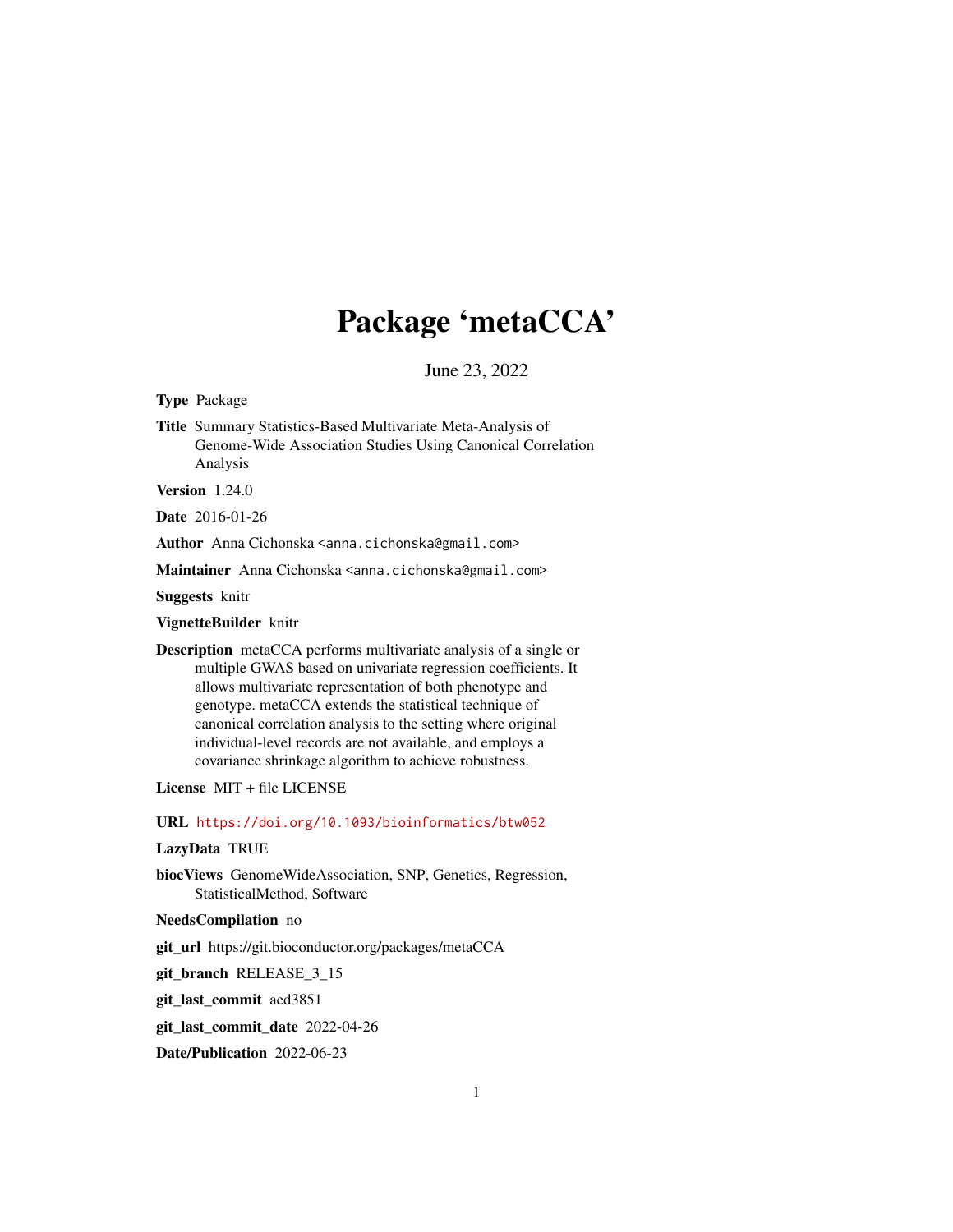# <span id="page-1-0"></span>R topics documented:

| Index | 15 |
|-------|----|
|       |    |
|       |    |
|       |    |
|       |    |
|       |    |
|       |    |
|       |    |
|       |    |
|       |    |
|       |    |
|       |    |

estimateSyy *Function to estimate correlations between phenotypic variables from summary statistics*

# Description

This function computes phenotypic correlation matrix S\_YY based on univariate summary statistics S\_XY.

# Usage

estimateSyy( S\_XY )

# Arguments

| $S_{X}$      | Univariate summary statistics.                                                                                                                                                                |
|--------------|-----------------------------------------------------------------------------------------------------------------------------------------------------------------------------------------------|
|              | Data frame with row names corresponding to SNP IDs (e.g., position or rs_id)<br>and the following columns:                                                                                    |
|              | - allele_ $\theta$ - string composed of "A", "C", "G" or "T",                                                                                                                                 |
|              | - allele_1 - string composed of "A", "C", "G" or "T",                                                                                                                                         |
|              | - then, two columns for each trait (phenotypic variable) to be included in the<br>analysis; in turn:                                                                                          |
|              | 1) traitID_b with linear regression coefficients,                                                                                                                                             |
|              | 2) traitID_se with corresponding standard errors                                                                                                                                              |
|              | ("traitID" in the column name must be an ID of a trait specified by a user; do<br>not use underscores "_" in trait IDs outside "_b"/"_se" in order for the IDs to be<br>processed correctly). |
| <b>Value</b> |                                                                                                                                                                                               |
|              |                                                                                                                                                                                               |

S\_YY Matrix containing correlations between traits given as input. Row and column names correspond to trait IDs.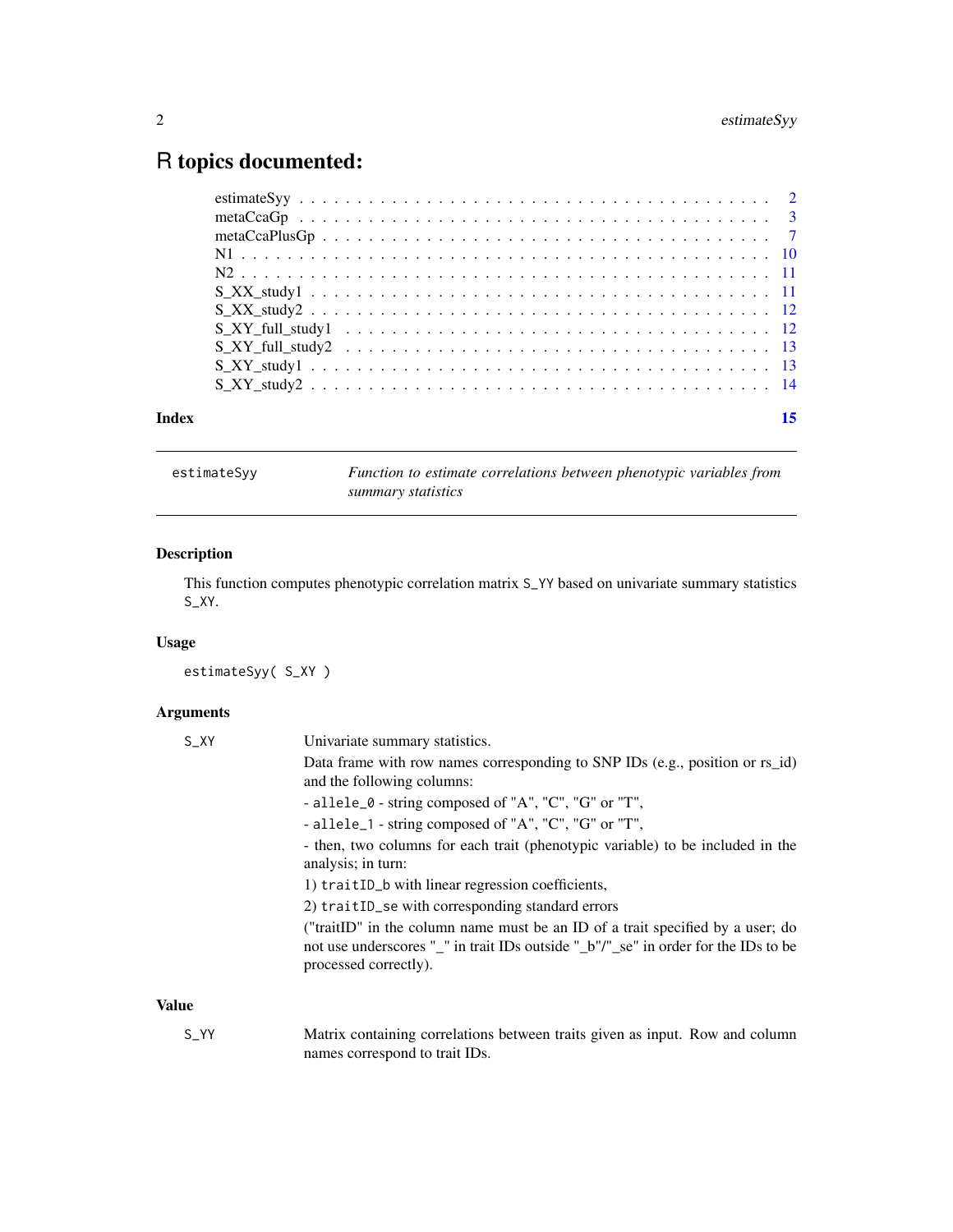# <span id="page-2-0"></span>metaCcaGp 3

#### **Note**

In practice, summary statistics of at least one chromosome should be used in order to ensure good quality of the estimate of phenotypic correlation structure.

#### Author(s)

Anna Cichonska

# References

Cichonska et al. (2016) metaCCA: Summary statistics-based multivariate meta-analysis of genomewide association studies using canonical correlation analysis. Bioinformatics, 32(13):1981-1989.

#### Examples

```
# Estimating correlations between 10 traits given their
# univariate summary statistics across 1000 SNPs
S_YY = estimateSyy( S_XY = S_XY_full_study1 )
```

```
# Viewing the resulting phenotypic correlation matrix
print(S_Y, digit = 3)
```

| metaCcaGp |  |  |
|-----------|--|--|
|           |  |  |

Function to perform genotype-phenotype association analysis accord*ing to metaCCA algorithm.*

## **Description**

This function performs genotype-phenotype association analysis according to metaCCA algorithm (univariate summary statistics-based analysis of a single or multiple genome-wide association studies (GWAS) that allows multivariate representation of both genotype and phenotype).

The function accepts a varying number of arguments, depending on the type of the analysis. By default, single-SNP–multi-trait association analysis is performed, where each given SNP is tested against all given phenotypic variables. Other options are to perform single-SNP–multi-trait analysis of one selected SNP, as well as multi-SNP–multi-trait analysis.

# Usage

```
metaCcaGp( nr_studies, S_XY, std_info, S_YY, N, analysis_type, SNP_id, S_XX )
```
# Arguments

nr\_studies Number of studies to be analysed.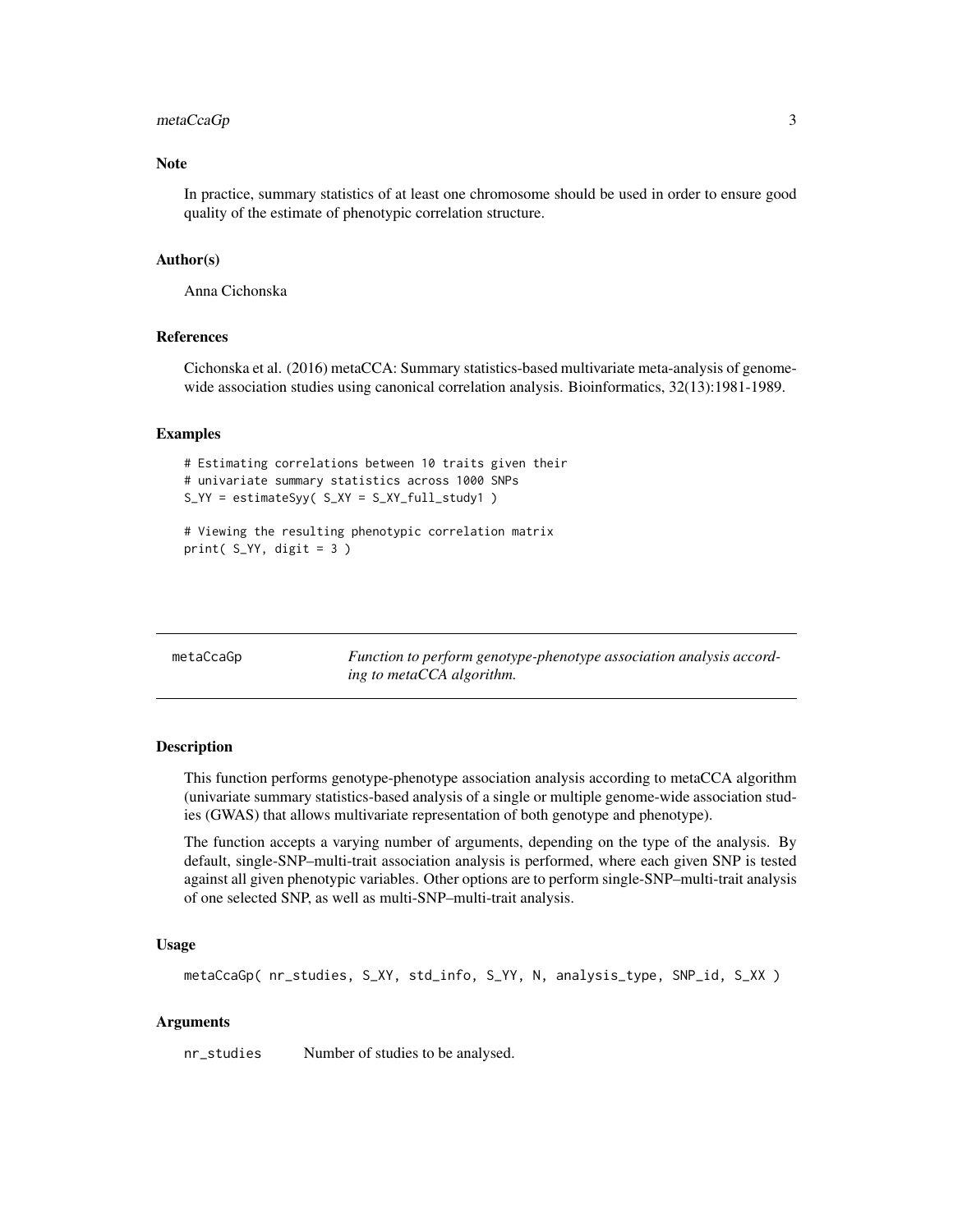|              | S_XY          | Univariate summary statistics of the variables to be analysed.                                                                                                                                                                               |
|--------------|---------------|----------------------------------------------------------------------------------------------------------------------------------------------------------------------------------------------------------------------------------------------|
|              |               | A list of data frames (one for each study) with row names corresponding to SNP<br>IDs (e.g., position or rs_id) and the following columns:                                                                                                   |
|              |               | - allele_0 - string composed of "A", "C", "G" or "T",                                                                                                                                                                                        |
|              |               | - allele_1 - string composed of "A", "C", "G" or "T",                                                                                                                                                                                        |
|              |               | - then, two columns for each trait (phenotypic variable) to be included in the<br>analysis; in turn:                                                                                                                                         |
|              |               | 1) traitID_b with linear regression coefficients,                                                                                                                                                                                            |
|              |               | 2) traitID_se with corresponding standard errors                                                                                                                                                                                             |
|              |               | ("traitID" in the column name must be an ID of a trait specified by a user; do<br>not use underscores "_" in trait IDs outside "_b"/"_se" in order for the IDs to be<br>processed correctly).                                                |
|              | std_info      | A vector with numerical values $\theta/1$ (one value for each study) indicating if the<br>univariate analysis has been performed on standardised (1) or non-standardised<br>$(0)$ data;                                                      |
|              |               | (most likely the data were not standardised - the genotypes were not standardised<br>before univariate regression coefficients and standard errors were computed -<br>option 0 should be used).                                              |
|              | $S_YY$        | A list of phenotypic correlation matrices (one for each study) estimated using<br>estimateSyy function.                                                                                                                                      |
|              | N             | A vector with numbers of individuals in each study.                                                                                                                                                                                          |
|              |               | Arguments below are OPTIONAL and depend on the type of the analysis.                                                                                                                                                                         |
|              | analysis_type | Indicator of the analysis type.                                                                                                                                                                                                              |
|              |               | 1) Single-SNP-multi-trait analysis of one selected SNP: 1.                                                                                                                                                                                   |
|              |               | 2) Multi-SNP-multi-trait analysis: 2.                                                                                                                                                                                                        |
|              | SNP_id        | 1) Single-SNP-multi-trait analysis of one selected SNP:                                                                                                                                                                                      |
|              |               | An ID of the SNP of interest.                                                                                                                                                                                                                |
|              |               | 2) Multi-SNP-multi-trait analysis:                                                                                                                                                                                                           |
|              |               | A vector with IDs of SNPs to be analysed jointly.                                                                                                                                                                                            |
|              | $S_{X}$       | A list of data frames (one for each study) containing correlations between SNPs.<br>Row names (and, optionally, column names) must correspond to SNP IDs. This<br>argument needs to be given only in case of multi-SNP-multi-trait analysis. |
| <b>Value</b> |               |                                                                                                                                                                                                                                              |
|              | result        | Data frame with row names corresponding to SNP IDs.                                                                                                                                                                                          |
|              |               | Columns contain:                                                                                                                                                                                                                             |
|              |               | 1) r_1 - leading canonical correlation value,                                                                                                                                                                                                |

- 2) -log10(p-val) p-value in the -log10 scale,
- 3) trait\_weights trait-wise canonical weights,
- 4) snp\_weights SNP-wise canonical weights (only for multi-SNP-–multi-trait analysis).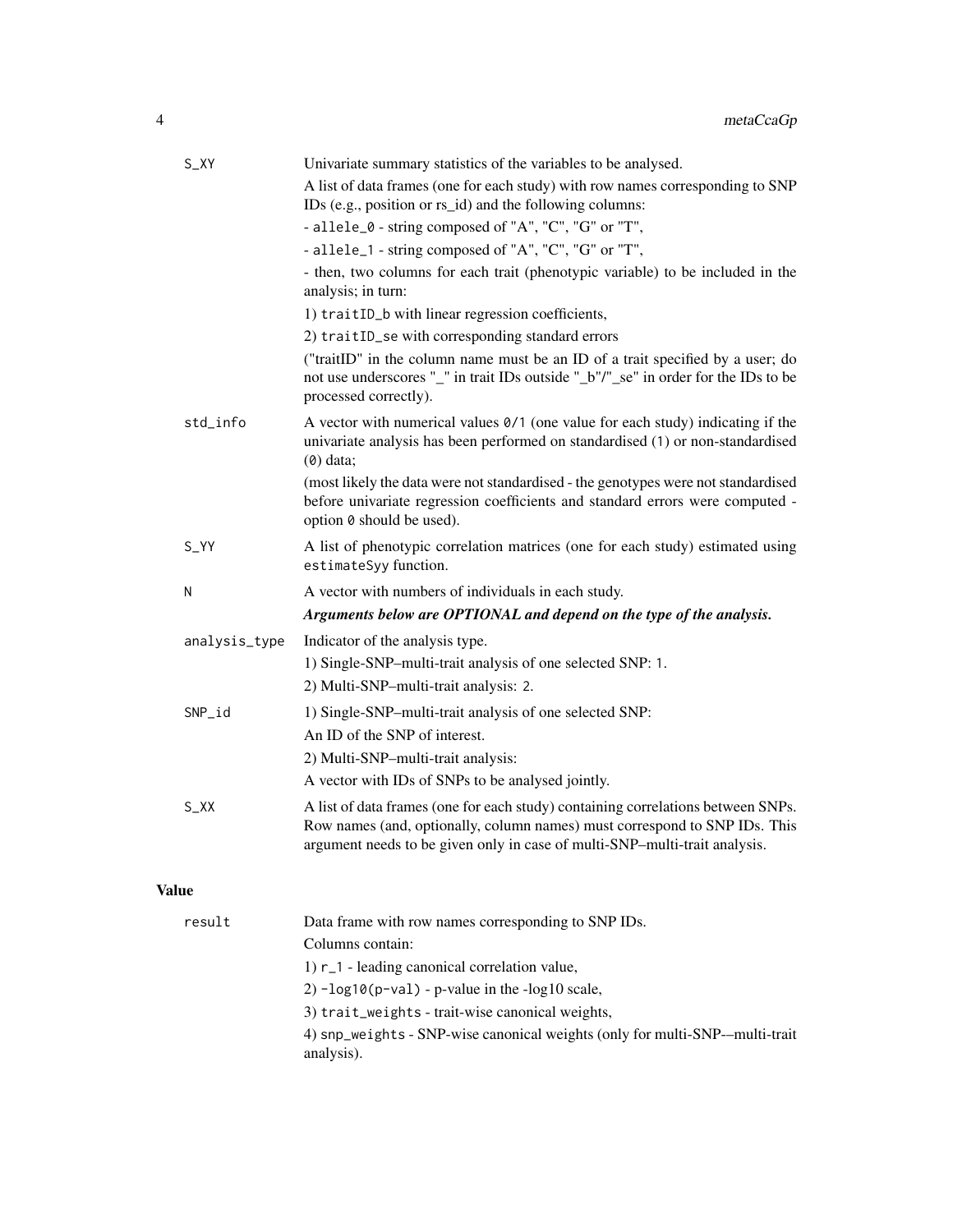# metaCcaGp 5

# Author(s)

Anna Cichonska

# **References**

Cichonska et al. (2016) metaCCA: Summary statistics-based multivariate meta-analysis of genomewide association studies using canonical correlation analysis. Bioinformatics, 32(13):1981-1989.

# Examples

```
# # # # # # # # # # # # # # # # # # # # # # # # # # # # # # # # # # # # # # #
# Analysis of one study according to metaCCA algorithm. #
# # # # # # # # # # # # # # # # # # # # # # # # # # # # # # # # # # # # # # #
# Default single-SNP--multi-trait analysis.
# Here, we will test each of 10 SNPs for an association with a set of 10 traits.
result1 = metaCcaGp( nr_studies = 1,
                    S_XY = list( S_XY_study1 ),std_info = 0,
                    S_YY = list( estimateSyy(S_XY_full_study1 ) ),
                    N = N1)
# Viewing association results
print( result1, digits = 3 )
# Single-SNP--multi-trait analysis of one selected SNP.
# Here, we will test one of 10 SNPs for an association with a set of 10 traits.
result2 = metaCcaGp( nr_studies = 1,
                    S_XY = list( S_XY_study1 ),std_info = 0,
                    S_YY = list( estimateSyy(S_XY_full_study1) ),
                    N = N1,
                    analysis_type = 1,
                    SNP_id = 'rs80')
# Viewing association results
print( result2, digits = 3 )
# Multi-SNP--multi-trait analysis.
# Here, we will test a set of 5 SNPs for an association with a set of 10 traits.
result3 = metaCcaGp( nr_studies = 1,
                    S_XY = list( S_XY_study1 ),
                    std_info = 0,
                    S_YY = list( estimateSyy(S_XY_full_study1) ),
                    N = N1,
                    analysis_type = 2,
                    SNP_id = c( 'rs10', 'rs80', 'rs140', 'rs170', 'rs172' ),
                    S_XX = list(S_XX_0, X_1)
```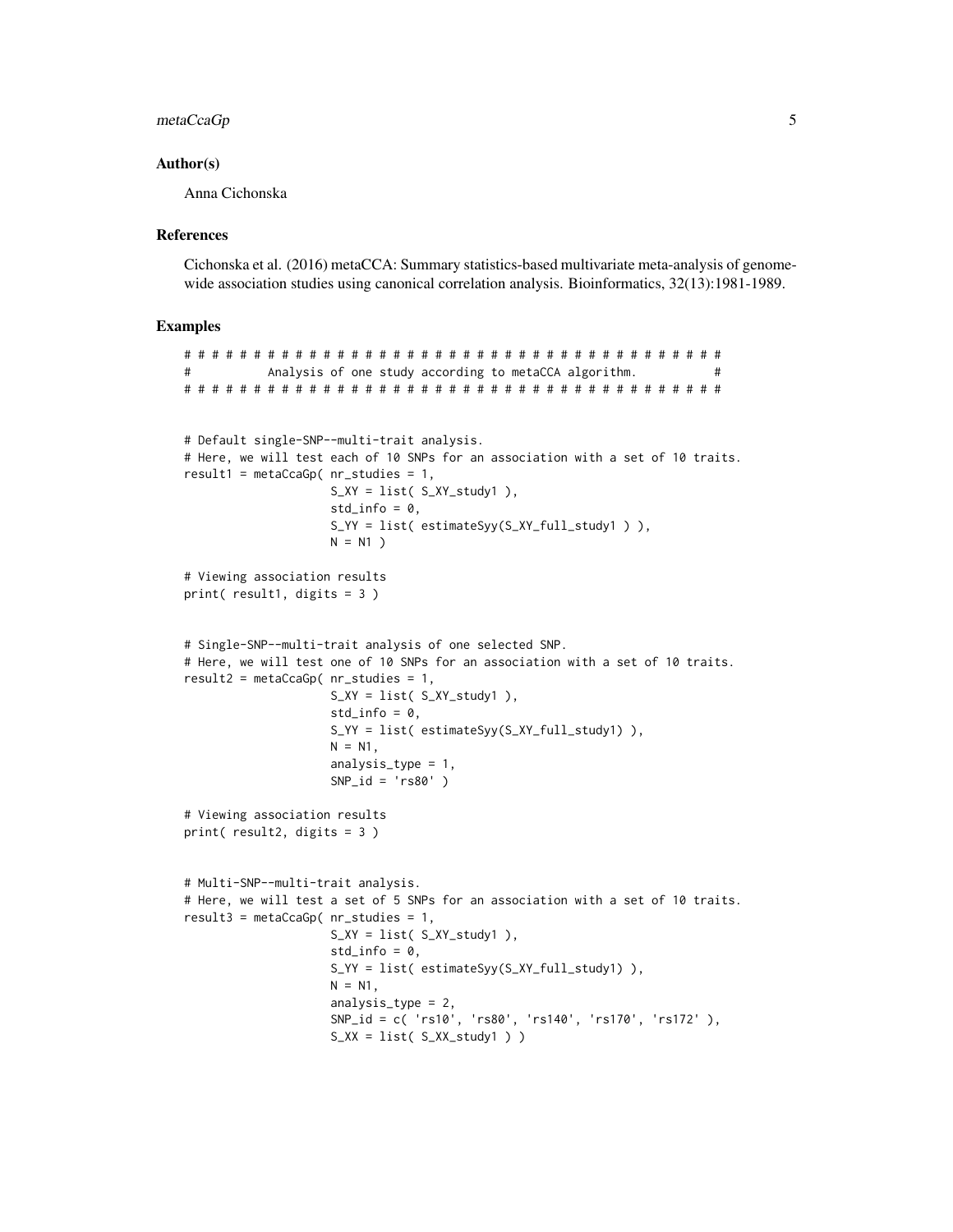```
# Viewing association results
print( result3, digits = 3 )
# # # # # # # # # # # # # # # # # # # # # # # # # # # # # # # # # # # # # # #
       Meta-analysis of two studies according to metaCCA algorithm. \## # # # # # # # # # # # # # # # # # # # # # # # # # # # # # # # # # # # # # #
# Default single-SNP--multi-trait analysis.
# Here, we will test each of 10 SNPs for an association with a set of 10 traits.
meta\_result1 = metaCcaGp( nr\_studies = 2,S_XY = list( S_XY_study1, S_XY_study2 ),
                         std_info = c( 0, 0 ),S_YY = list( estimateSyy(S_XY_full_study1),
                                      estimateSyy(S_XY_full_study2) ),
                         N = c(N1, N2)# Viewing association results
print( meta_result1, digits = 3 )
# Single-SNP--multi-trait analysis of one selected SNP.
# Here, we will test one of 10 SNPs for an association with a set of 10 traits.
meta\_result2 = metaCcaGp( nr_studies = 2,S_XY = list( S_XY_study1, S_XY_study2 ),
                          std_info = c( 0, 0 ),S_YY = list( estimateSyy(S_XY_full_study1),
                                      estimateSyy(S_XY_full_study2) ),
                         N = c(N1, N2),
                          analysis_type = 1,
                          SNP_id = 'rs80')
# Viewing association results
print( meta_result2, digits = 3 )
# Multi-SNP--multi-trait analysis.
# Here, we will test a set of 5 SNPs for an association with a set of 10 traits.
meta_result3 = metaCcaGp( nr_studies = 2,
                          S_XY = list( S_XY_study1, S_XY_study2 ),
                          std_info = c( 0, 0 ),S_YY = list( estimateSyy(S_XY_full_study1),
                                      estimateSyy(S_XY_full_study2) ),
                         N = c(N1, N2),
                          analysis_type = 2,
                          SNP_id = c( 'rs10', 'rs80', 'rs140', 'rs170', 'rs172' ),
                          S_XX = list( S_XX_study1, S_XX_study2 ) )
# Viewing association results
print( meta_result3, digits = 3 )
```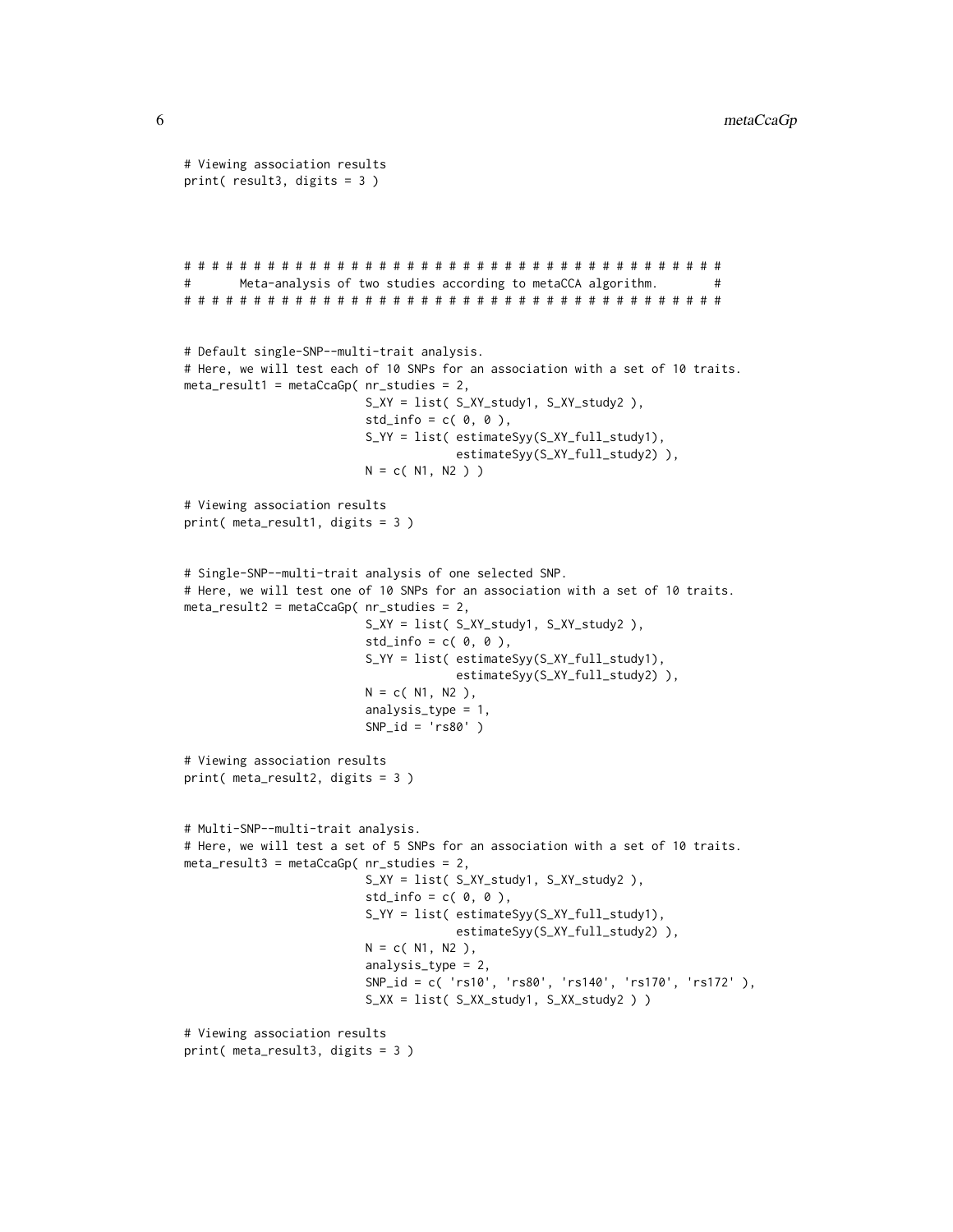<span id="page-6-0"></span>metaCcaPlusGp *Function to perform genotype-phenotype association analysis according to metaCCA+ algorithm.*

# Description

This function performs genotype-phenotype association analysis according to metaCCA+ algorithm (the variant of metaCCA, where the full covariance matrix is shrunk beyond the level guaranteeing its positive semidefinite property).

metaCcaPlusGp requires exactly the same inputs as metaCcaGp function, and it has the same output format.

# Usage

metaCcaPlusGp( nr\_studies, S\_XY, std\_info, S\_YY, N, analysis\_type, SNP\_id, S\_XX )

# Arguments

| nr_studies | Number of studies to be analysed.                                                                                                                                                               |
|------------|-------------------------------------------------------------------------------------------------------------------------------------------------------------------------------------------------|
| $S_X$      | Univariate summary statistics of the variables to be analysed.                                                                                                                                  |
|            | A list of data frames (one for each study) with row names corresponding to SNP<br>IDs (e.g., position or rs_id) and the following columns:                                                      |
|            | - allele_0 - string composed of "A", "C", "G" or "T",                                                                                                                                           |
|            | - allele_1 - string composed of "A", "C", "G" or "T",                                                                                                                                           |
|            | - then, two columns for each trait (phenotypic variable) to be included in the<br>analysis; in turn:                                                                                            |
|            | 1) traitID_b with linear regression coefficients,                                                                                                                                               |
|            | 2) traitID_se with corresponding standard errors                                                                                                                                                |
|            | ("traitID" in the column name must be an ID of a trait specified by a user; do<br>not use underscores "_" in trait IDs outside "_b"/"_se" in order for the IDs to be<br>processed correctly).   |
| std info   | A vector with numerical values $\theta/1$ (one value for each study) indicating if the<br>univariate analysis has been performed on standardised (1) or non-standardised<br>$(0)$ data;         |
|            | (most likely the data were not standardised - the genotypes were not standardised<br>before univariate regression coefficients and standard errors were computed -<br>option 0 should be used). |
| $S_YY$     | A list of phenotypic correlation matrices (one for each study) estimated using<br>estimateSyy function.                                                                                         |
| N          | A vector with numbers of individuals in each study.                                                                                                                                             |
|            | Arguments below are OPTIONAL and depend on the type of the analysis.                                                                                                                            |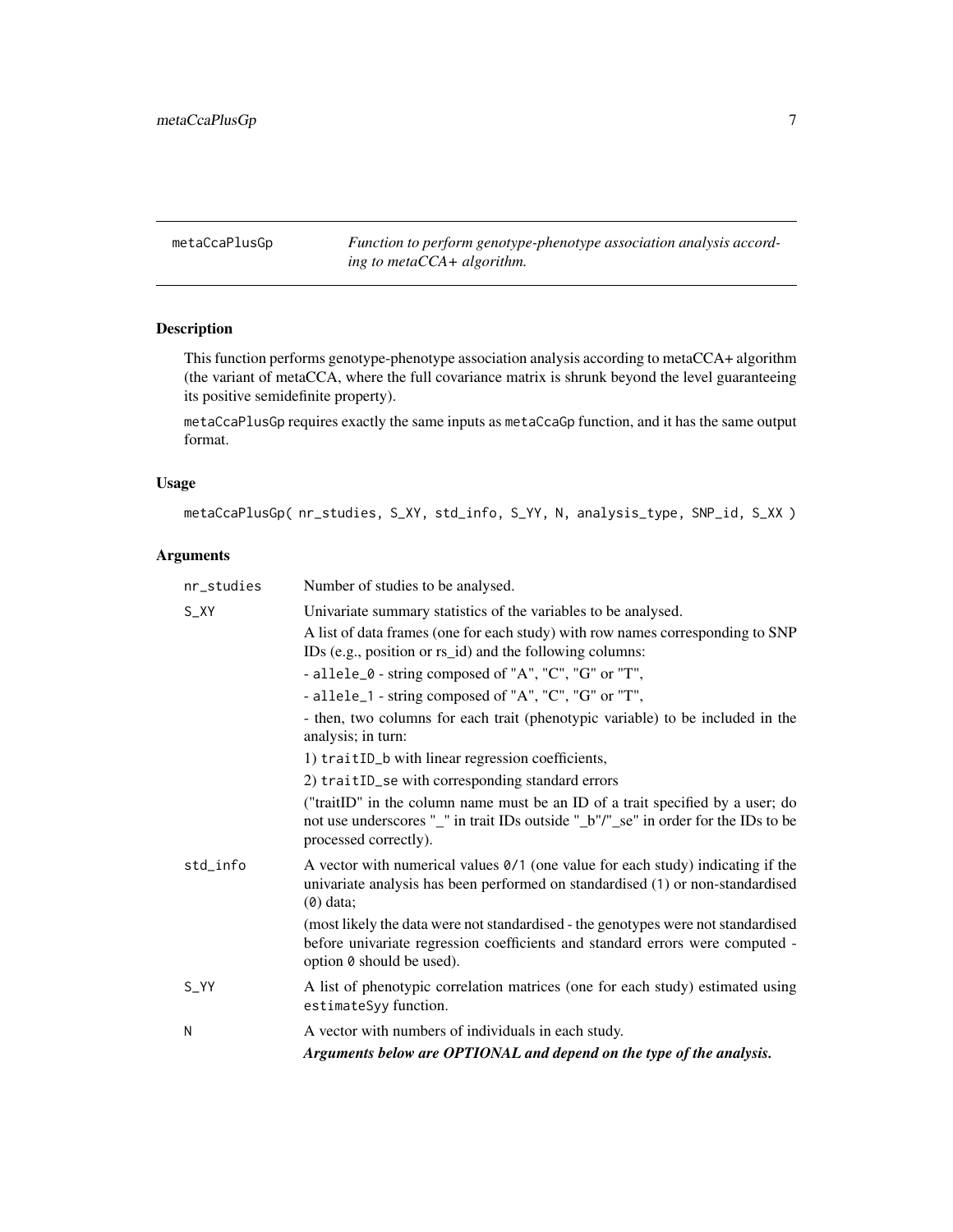|              | analysis_type | Indicator of the analysis type.                                                                                                                                                                                                              |
|--------------|---------------|----------------------------------------------------------------------------------------------------------------------------------------------------------------------------------------------------------------------------------------------|
|              |               | 1) Single-SNP-multi-trait analysis of one selected SNP: 1.                                                                                                                                                                                   |
|              |               | 2) Multi-SNP-multi-trait analysis: 2.                                                                                                                                                                                                        |
|              | $SNP_id$      | 1) Single-SNP-multi-trait analysis of one selected SNP:                                                                                                                                                                                      |
|              |               | An ID of the SNP of interest.                                                                                                                                                                                                                |
|              |               | 2) Multi-SNP-multi-trait analysis:                                                                                                                                                                                                           |
|              |               | A vector with IDs of SNPs to be analysed jointly.                                                                                                                                                                                            |
|              | $S_{X}$       | A list of data frames (one for each study) containing correlations between SNPs.<br>Row names (and, optionally, column names) must correspond to SNP IDs. This<br>argument needs to be given only in case of multi-SNP-multi-trait analysis. |
| <b>Value</b> |               |                                                                                                                                                                                                                                              |
|              | result        | Data frame with row names corresponding to SNP IDs.                                                                                                                                                                                          |
|              |               | Columns contain:                                                                                                                                                                                                                             |
|              |               | 1) r_1 - leading canonical correlation value,                                                                                                                                                                                                |

 $2)$  -log10(p-val) - p-value in the -log10 scale,

3) trait\_weights - trait-wise canonical weights,

4) snp\_weights - SNP-wise canonical weights (only for multi-SNP-–multi-trait analysis).

# Author(s)

Anna Cichonska

#### References

Cichonska et al. (2016) metaCCA: Summary statistics-based multivariate meta-analysis of genomewide association studies using canonical correlation analysis. Bioinformatics, 32(13):1981-1989.

# Examples

```
# # # # # # # # # # # # # # # # # # # # # # # # # # # # # # # # # # # # # # #
# Analysis of one study according to metaCCA+ algorithm. #
# # # # # # # # # # # # # # # # # # # # # # # # # # # # # # # # # # # # # # #
# Default single-SNP--multi-trait analysis.
# Here, we will test each of 10 SNPs for an association with a set of 10 traits.
result1 = metaCcaPlusGp( nr_studies = 1,
                        S_XY = list( S_XY_ - study1 ),std_info = 0,
                        S_YY = list( estimateSyy(S_XY_full_study1 ) ),
                        N = N1)
# Viewing association results
print( result1, digits = 3 )
```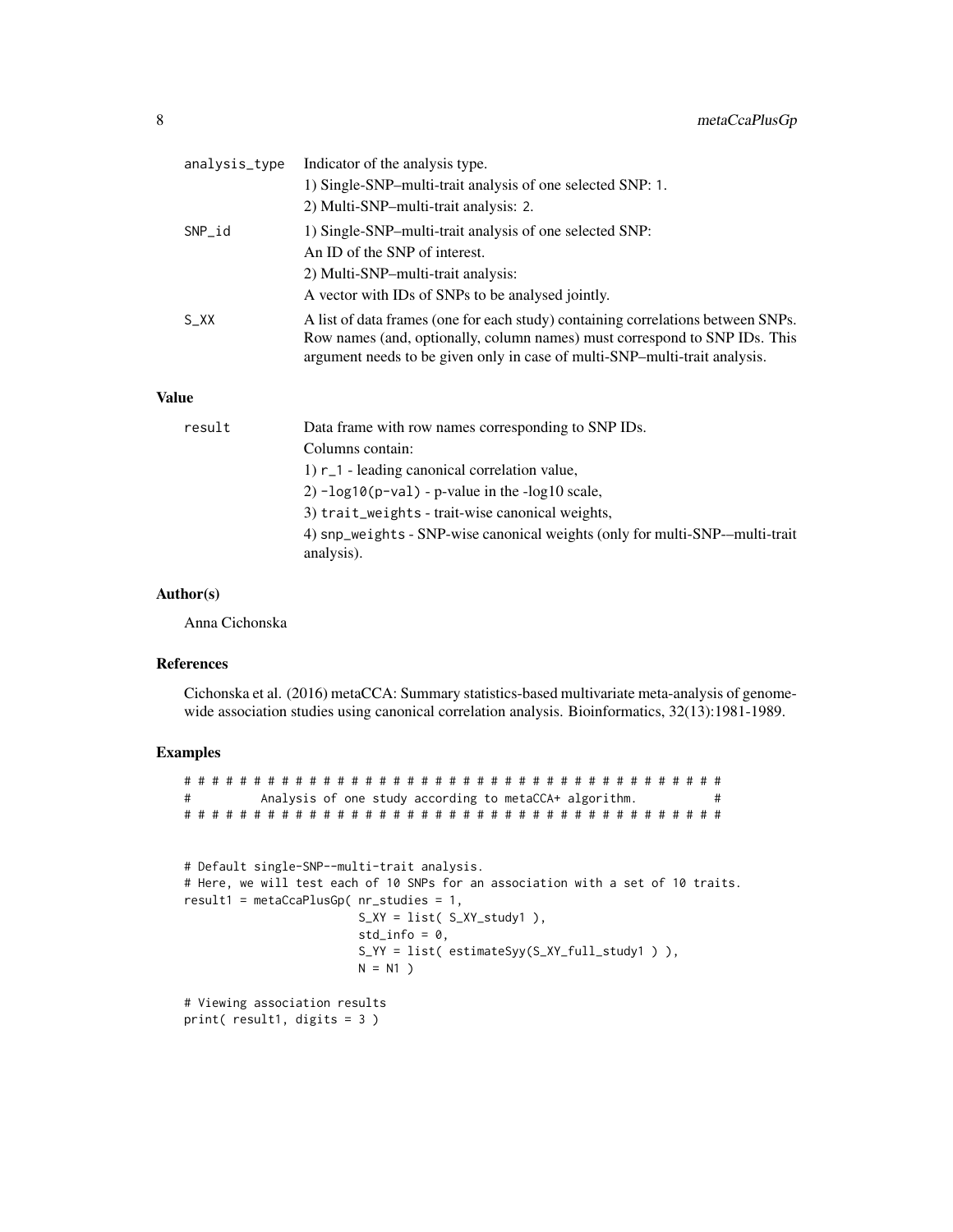```
# Single-SNP--multi-trait analysis of one selected SNP.
# Here, we will test one of 10 SNPs for an association with a set of 10 traits.
result2 = metaCcaPlusGp( nr_studies = 1,
                        S_XY = list( S_XY_study1),std_info = 0,S_YY = list( estimateSyy(S_XY_full_study1) ),
                        N = N1,
                        analysis_type = 1,
                        SNP_id = 'rs80')
# Viewing association results
print( result2, digits = 3 )
# Multi-SNP--multi-trait analysis.
# Here, we will test a set of 5 SNPs for an association with a set of 10 traits.
result3 = metaCcaPlusGp( nr_studies = 1,
                        S_XY = list( S_XY_study1 ),std_info = 0,S_YY = list( estimateSyy(S_XY_full_study1) ),
                        N = N1,
                        analysis_type = 2,
                        SNP_id = c( 'rs10', 'rs80', 'rs140', 'rs170', 'rs172' ),
                        S_XX = list(S_XX_{stdy1})# Viewing association results
print( result3, digits = 3 )
# # # # # # # # # # # # # # # # # # # # # # # # # # # # # # # # # # # # # # #
# Meta-analysis of two studies according to metaCCA+ algorithm. #
# # # # # # # # # # # # # # # # # # # # # # # # # # # # # # # # # # # # # # #
# Default single-SNP--multi-trait analysis.
# Here, we will test each of 10 SNPs for an association with a set of 10 traits.
meta_result1 = metaCcaPlusGp( nr_studies = 2,
                             S_XY = list( S_XY_study1, S_XY_study2 ),
                             std_info = c( 0, 0 ),S_YY = list( estimateSyy(S_XY_full_study1),
                                          estimateSyy(S_XY_full_study2) ),
                             N = c(N1, N2))
# Viewing association results
print( meta_result1, digits = 3 )
# Single-SNP--multi-trait analysis of one selected SNP.
# Here, we will test one of 10 SNPs for an association with a set of 10 traits.
meta_result2 = metaCcaPlusGp( nr_studies = 2,
```

```
S_XY = list( S_XY_study1, S_XY_study2 ),
```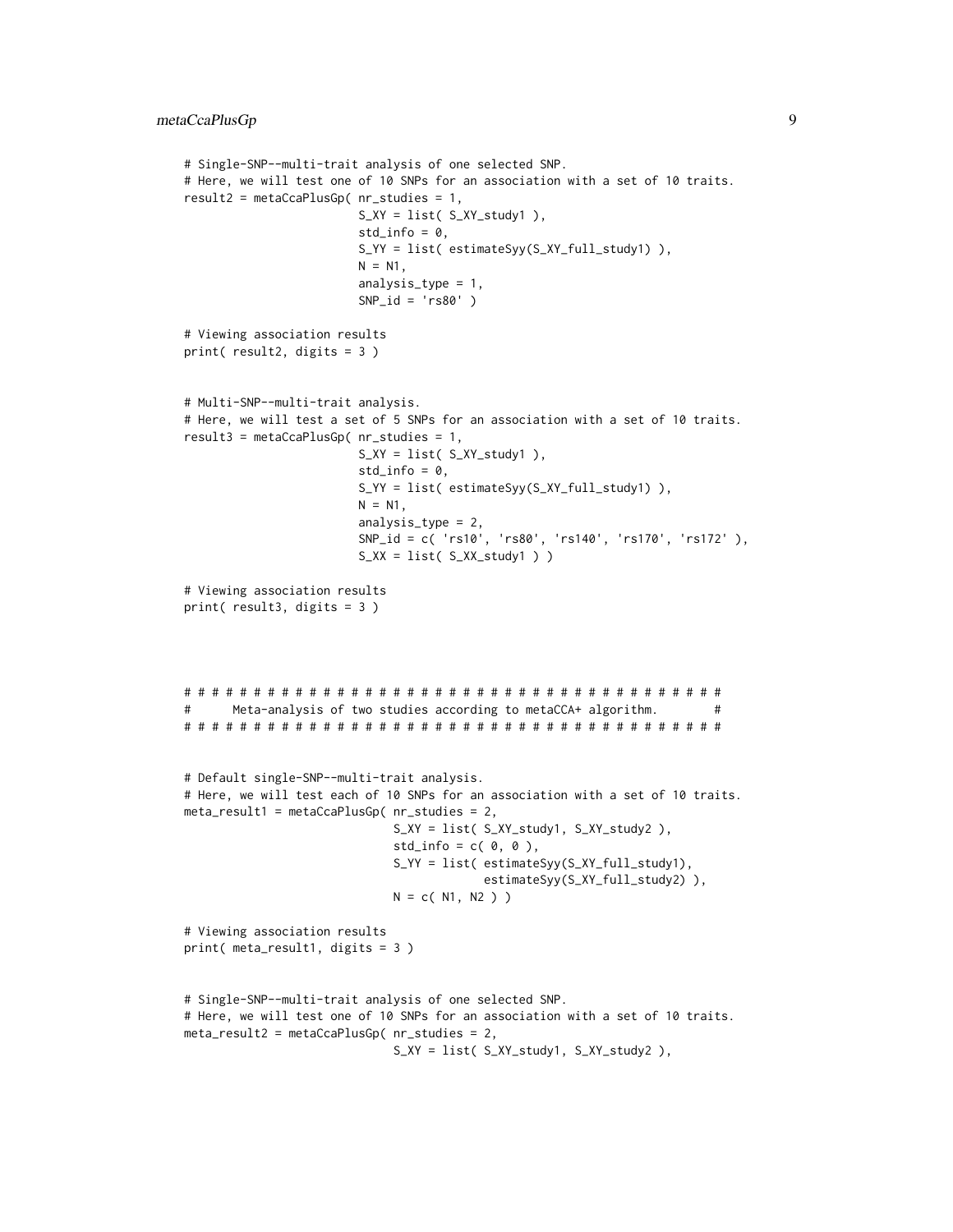```
std_info = c( 0, 0 ),S_YY = list( estimateSyy(S_XY_full_study1),
                                           estimateSyy(S_XY_full_study2) ),
                              N = c(N1, N2),analysis_type = 1,
                              SNP_id = 'rs80' )
# Viewing association results
print( meta_result2, digits = 3 )
# Multi-SNP--multi-trait analysis.
# Here, we will test a set of 5 SNPs for an association with a set of 10 traits.
meta_result3 = metaCcaPlusGp( nr_studies = 2,
                              S_XY = list( S_XY_study1, S_XY_study2 ),
                              std_info = c( 0, 0 ),S_YY = list( estimateSyy(S_XY_full_study1),
                                           estimateSyy(S_XY_full_study2) ),
                              N = c( N1, N2 ),
                              analysis_type = 2,
                              SNP_id = c( 'rs10', 'rs80', 'rs140', 'rs170', 'rs172' ),
                              S_XX = list( S_XX_study1, S_XX_study2 ) )
# Viewing association results
print( meta_result3, digits = 3 )
```
#### N1 *Number of individuals in study 1.*

# Description

Number of individuals in study 1.

# Format

Numeric value

#### Value

Test data

# Source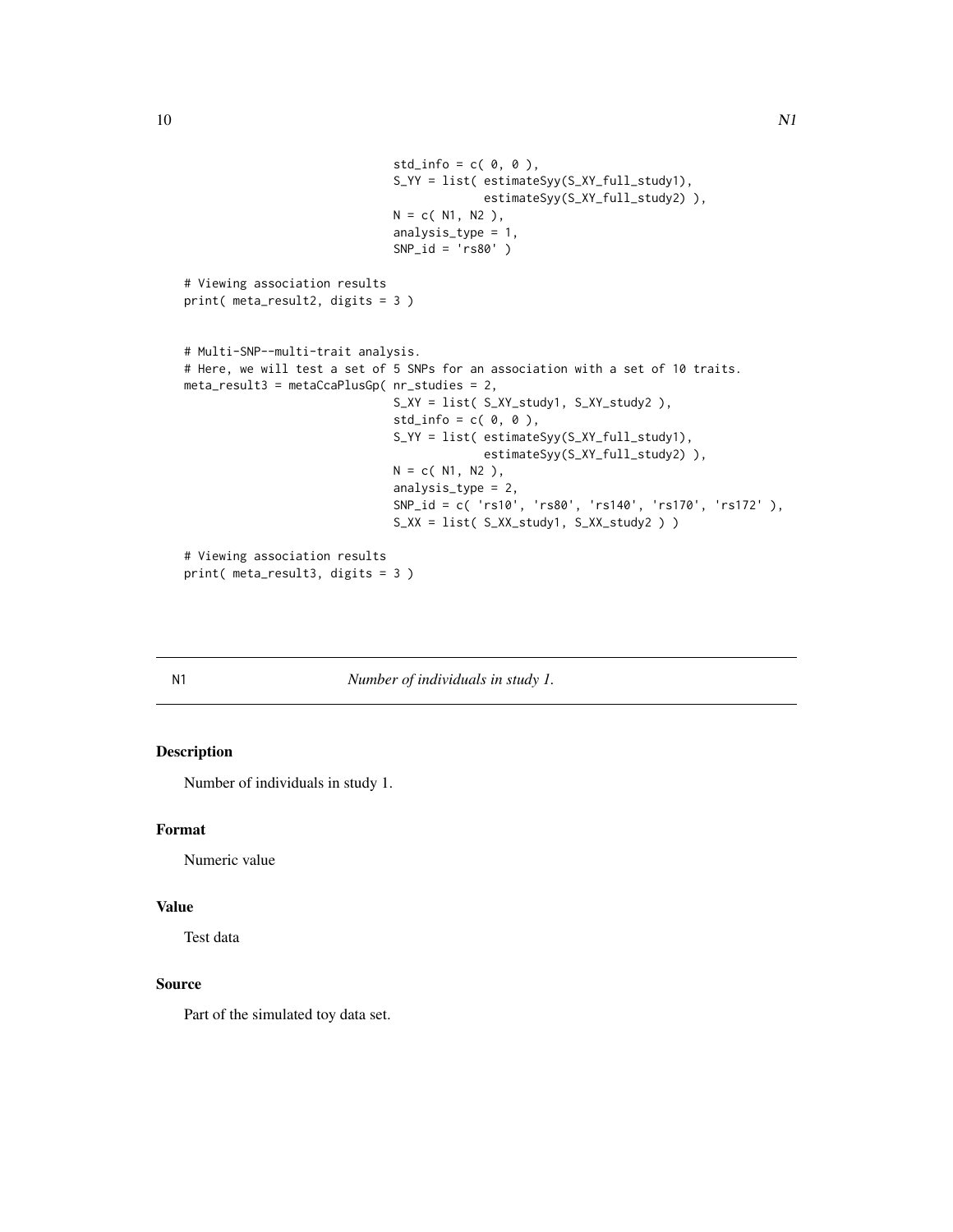<span id="page-10-0"></span>

# Description

Number of individuals in study 2.

# Format

Numeric value

# Value

Test data

# Source

Part of the simulated toy data set.

| S_XX_study1 | Correlations between 10 SNPs corresponding to the population under- |
|-------------|---------------------------------------------------------------------|
|             | <i>lying study 1.</i>                                               |

# Description

Data frame containing correlations between SNPs estimated from a reference database matching the study 1 population, e.g., the 1000Genomes. Here, [10 SNPs x 10 SNPs].

## Format

Data frame

# Value

Test data

# Source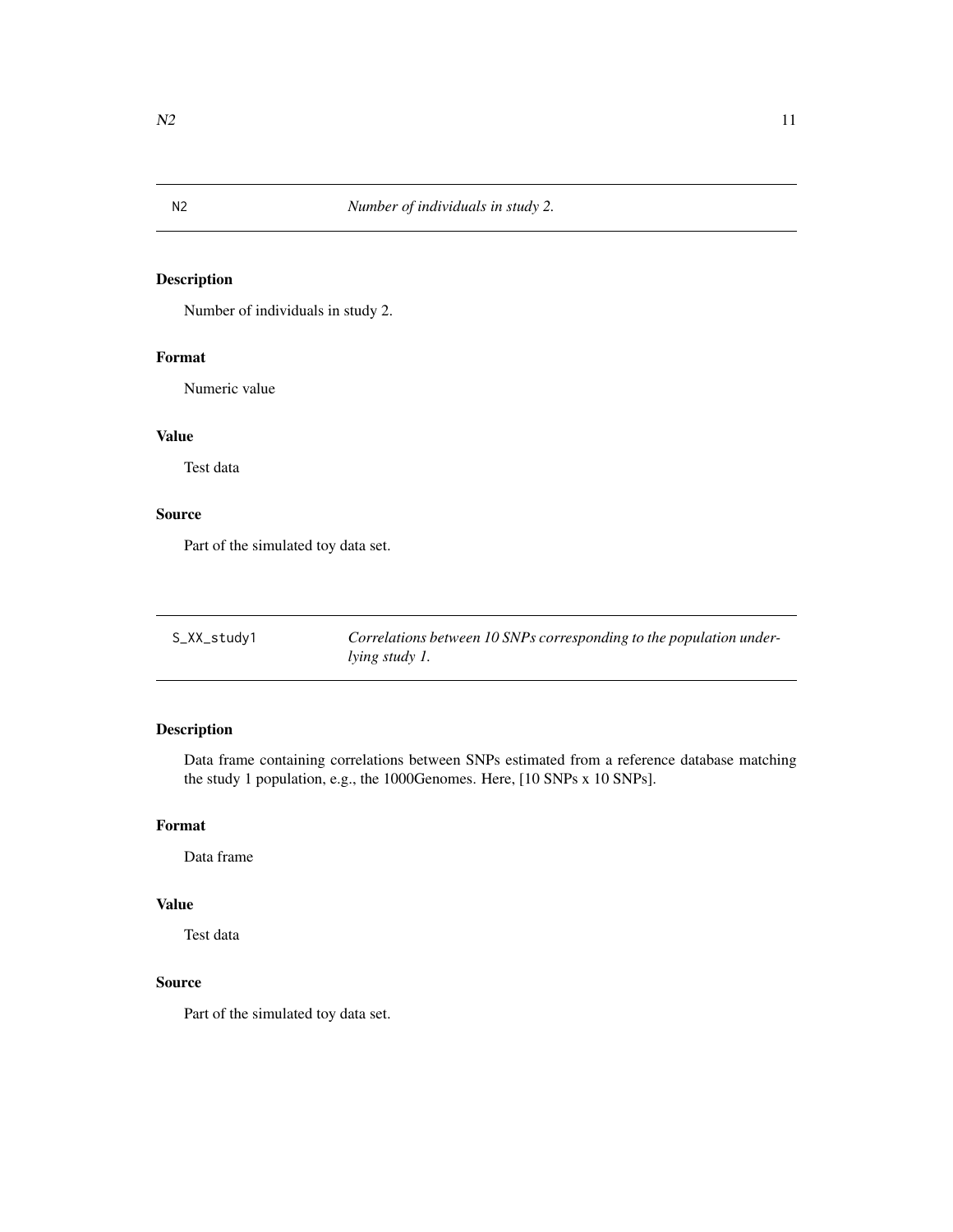<span id="page-11-0"></span>

# Description

Data frame containing correlations between SNPs estimated from a reference database matching the study 2 population, e.g., the 1000Genomes. Here, [10 SNPs x 10 SNPs].

#### Format

Data frame

#### Value

Test data

# Source

Part of the simulated toy data set.

S\_XY\_full\_study1 *Univariate summary statistics of 10 traits across 1000 SNPs (study 1).*

# Description

Data frame containing univariate summary statistics (regression coefficients and standard errors) of study 1 for 1000 SNPs and 10 traits. It will be used for estimating phenotypic correlation structure S\_YY of study 1.

# Format

Data frame

# Value

Test data

# Source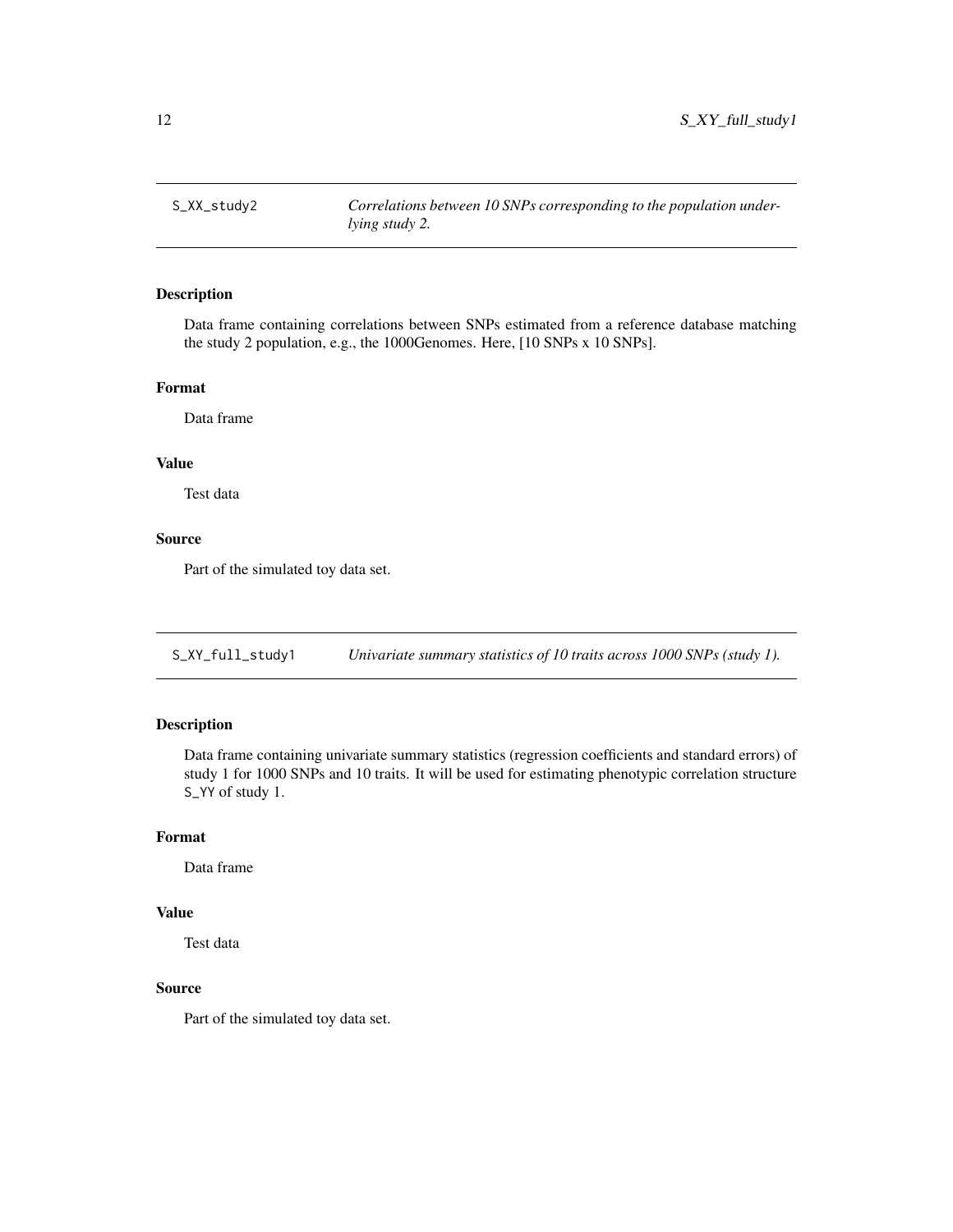<span id="page-12-0"></span>S\_XY\_full\_study2 *Univariate summary statistics of 10 traits across 1000 SNPs (study 2).*

# Description

Data frame containing univariate summary statistics (regression coefficients and standard errors) of study 2 for 1000 SNPs and 10 traits. It will be used for estimating phenotypic correlation structure S\_YY of study 2.

# Format

Data frame

#### Value

Test data

# Source

Part of the simulated toy data set.

S\_XY\_study1 *Univariate summary statistics of 10 traits across 10 SNPs (study 1).*

# Description

Data frame containing univariate summary statistics (regression coefficients and standard errors) of study 1 corresponding to the variables to be included in the association analysis: 10 SNPs and 10 traits.

# Format

Data frame

# Value

Test data

# Source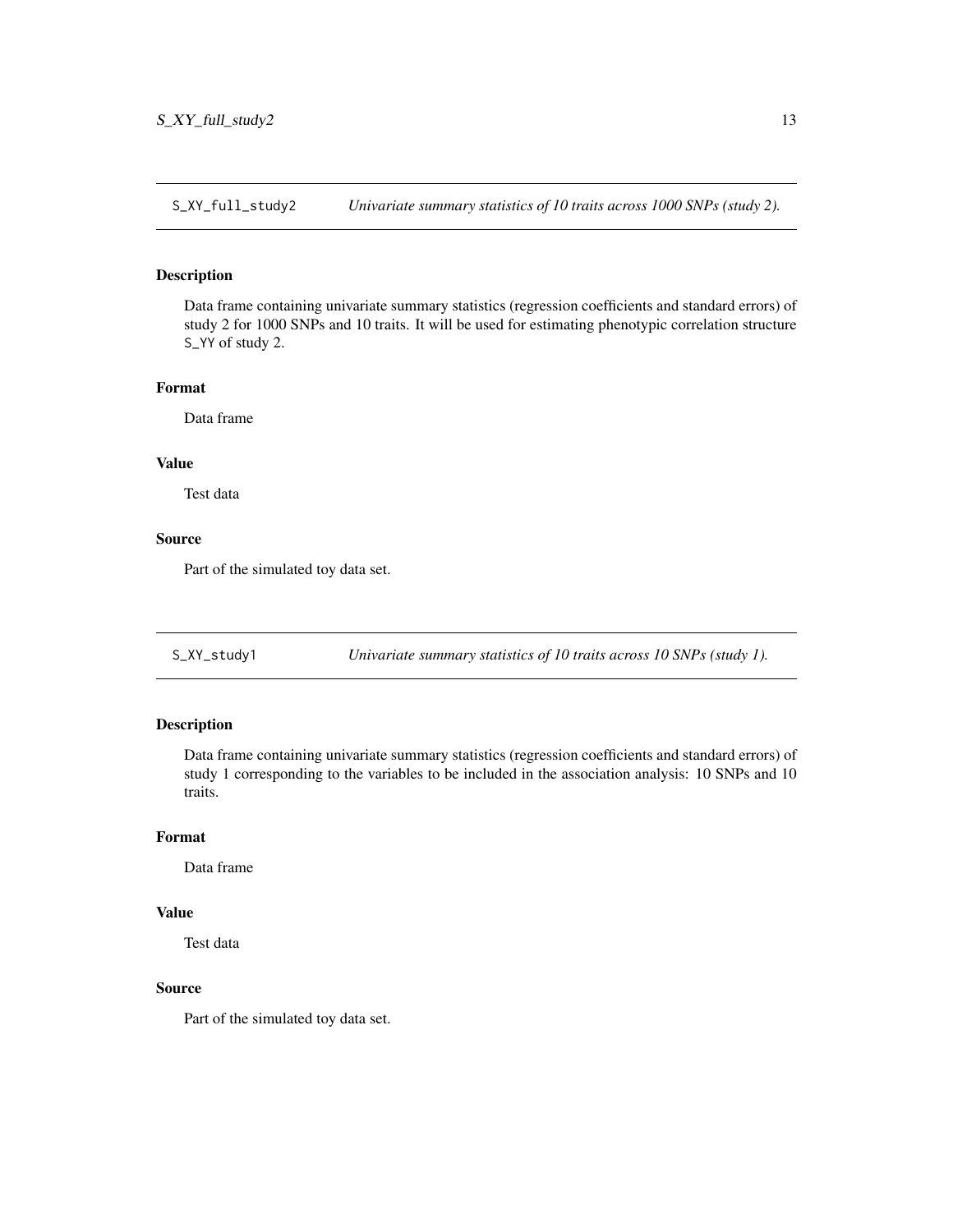<span id="page-13-0"></span>

# Description

Data frame containing univariate summary statistics (regression coefficients and standard errors) of study 2 corresponding to the variables to be included in the association analysis: 10 SNPs and 10 traits.

# Format

Data frame

# Value

Test data

# Source